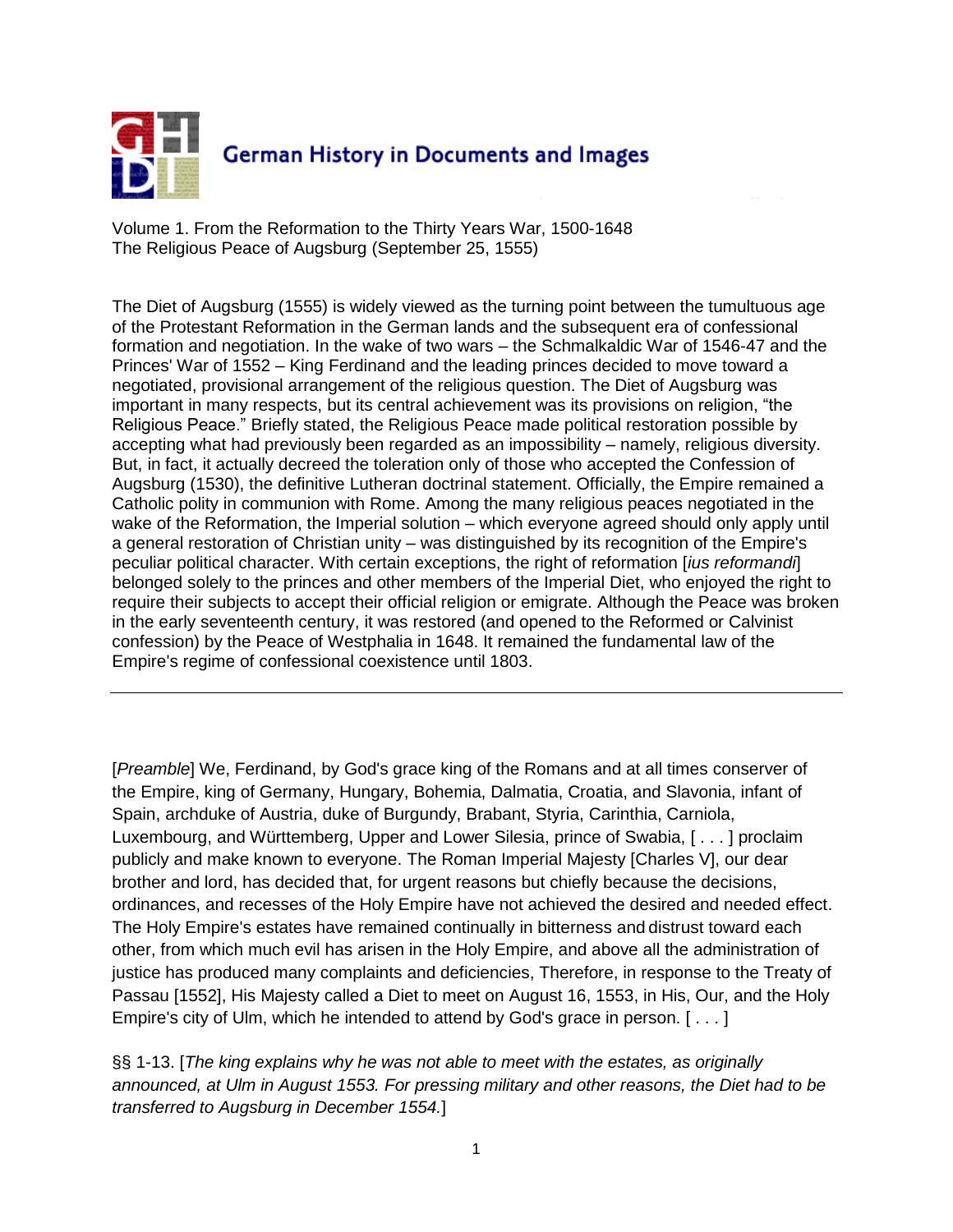§ 14. [*General Mandate for Law and Order*] We therefore establish, will, and command that from henceforth no one, whatever his rank or character, for any cause, or upon any pretense whatsoever, shall engage in feuds, or make war upon, rob, seize, invest, or besiege another. Nor shall he, in person or through any agent, descend upon any castle, town, manor, fortification, village, estate, hamlet, or against the will of the other seize them wickedly with violence, or damage them by fire or in other ways. Nor shall any one give such offenders counsel or help, or render them aid and assistance in any other way. Nor shall one knowingly or willingly show them hospitality, house them, give them food or drink, keep or suffer them. But every one shall love the other with true friendship and Christian love. It is provided also that no estate or member of the Holy Empire shall deprive or cut off any other estate from free access to provisions and food, or interfere with its trade, rents, money, or income; for justice should be administered not irregularly but in suitable and fixed places. In every way shall His Imperial Majesty, and We, and all the estates, mutually adhere to all the contents of this present religious and general constitution for securing the peace of the land.

§ 15. [*Protection of the Adherents of the Confession of Augsburg*] And in order that such peace is respected and maintained despite the religious chasm, as is necessary in the Holy Roman Empire of the German nation and between his Roman Imperial Majesty and Us, on the one hand, and the electors, princes, and estates of the Holy Empire of the German nation, on the other, therefore His Imperial Majesty, and We, and the electors, princes, and estates of the Holy Empire will not make war upon any estate of the empire on account of the Augsburg Confession and the doctrine, religion, and faith of the same, nor injure nor do violence to those estates that hold it, nor force them, against their conscience, knowledge, and will, to abandon the religion, faith, church usages, ordinances, and ceremonies of the Augsburg Confession, where these have been established, or may hereafter be established, in their principalities, lands, and dominions. Nor shall We, through mandate or in any other way, trouble or disparage them, but shall let them quietly and peacefully enjoy their religion, faith, church usages, ordinances, and ceremonies, as well as their possessions, real and personal property, lands, people, dominions, governments, honors, and rights. Further, a complete peace within the disputed Christian religion shall be attained only by Christian, friendly, and peaceful means through his Imperial and Royal Majesties, the honorable princes, and by threat of punishment for breach of the Public Peace.

§ 16. [*Protection of the Adherents of the Catholic Faith*] On the other hand, the estates that have accepted the Augsburg Confession shall suffer His Imperial Majesty, Us, and the electors, princes, and other estates of the Holy Empire, who adhere to the old religion, to abide in like manner by their religion, faith, church usages, ordinances, and ceremonies. They shall also leave undisturbed their possessions, real and personal property, lands, people, dominions, government, honors, and rights, rents, interest, and tithes. [ . . . ]

§ 17. [*Exclusion of Adherents of Other Confessions*] All others, however, who are not adherents of either of the aforementioned religions are not included in this peace, but shall be altogether excluded from it.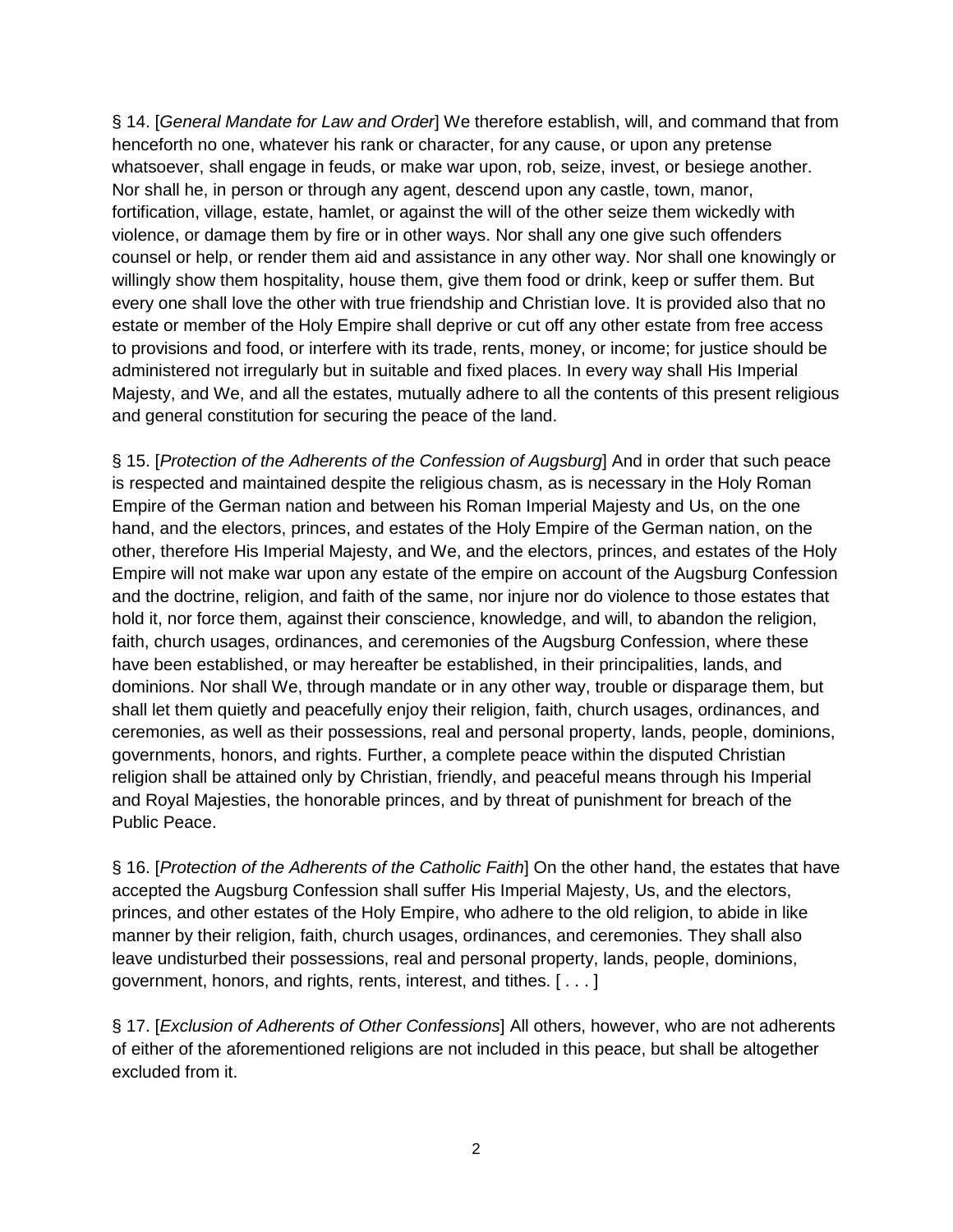§ 18. [*Ecclesiastical Reservation*] In the negotiation of this peace, there has been disagreement about what should be done when one or more of the spiritual estates should abandon the old religion, on account of the archbishoprics, bishoprics, prelacies, and benefices that were held by them, about which the adherents of both religions could not come to an agreement. Therefore, by the authority of the revered Roman Imperial Majesty, which has been fully delegated to Us, We mandate and proclaim that where an archbishop, bishop, prelate, or other spiritual incumbent shall depart from Our old religion, he shall immediately, without any opposition or delay, abandon his archbishopric, bishopric, prelacy, and other benefices, together with the fruits and incomes he may have received from it, though without prejudice to his honor. In such cases, the chapters and others who, according to the common canon law or the customs of the churches and other ecclesiastical foundations, have such rights, shall elect and introduce a member of the old religion as his successor. All of the above is subject to a future Christian, amicable, and final religious restoration.

§ 19. [*Confiscated Ecclesiastical Properties*] Since many of the estates and their ancestors have confiscated numerous abbeys, monasteries, and other ecclesiastical properties, and made use of them as churches, schools, and charitable institutions, these confiscated goods shall be covered by this peace, unless they are owned by those without any means or by direct Imperial subjects, or if the clergy have owned them at the time of the Treaty of Passau [1552] or subsequently. The status of these confiscated and redistributed properties shall be maintained, and the responsible estates shall not be brought to book in the interest of maintaining the permanent [Public] peace. On this account and by the power of this Imperial recess, We order and command the chief judge and other judges of the Imperial Chamber Court to recognize or accept no citation, order, or suit concerning the goods that were confiscated and converted to other purposes.

§ 20. [*Suspension of Existing Ecclesiastical Jurisdiction*] To the end that the aforementioned religious parties shall both enjoy a more secure peace and security among themselves, until a final religious peace is attained, the spiritual jurisdiction shall not be exercised or employed against the adherents of the Confession of Augsburg with respect to the religion, beliefs, clerical appointments, usages, rules, and ceremonies they have established. This rule shall not prejudice, however, the aforementioned electors', princes', and estates', collegial churches', monasteries', and regular clergy's enjoyment of their rents, dues, interests, tithes, and secular leases – as well as secular tenures. On the contrary, such adherents' religion, beliefs, usages, rules, and ceremonies, and the activities of their ministers (about whom a special article follows) shall proceed without hindrance or intervention. Until the final Christian religious unity, the spiritual jurisdiction in these matters shall be and remain unexercised and suspended. In other matters, however, which do not concern the religion, faith, usages, rules, ceremonies, and ministerial activities of the Confession of Augsburg's adherents, the archbishops, bishops, and other prelates shall enjoy the exercise of their traditional spiritual authority everywhere and without hindrance. [ . . . ]

§ 23. [*Prohibition of Religious Coercion*] No estate shall induce another's subjects to accept his religion and abandon the other's, nor shall he take those subjects under his protection or in any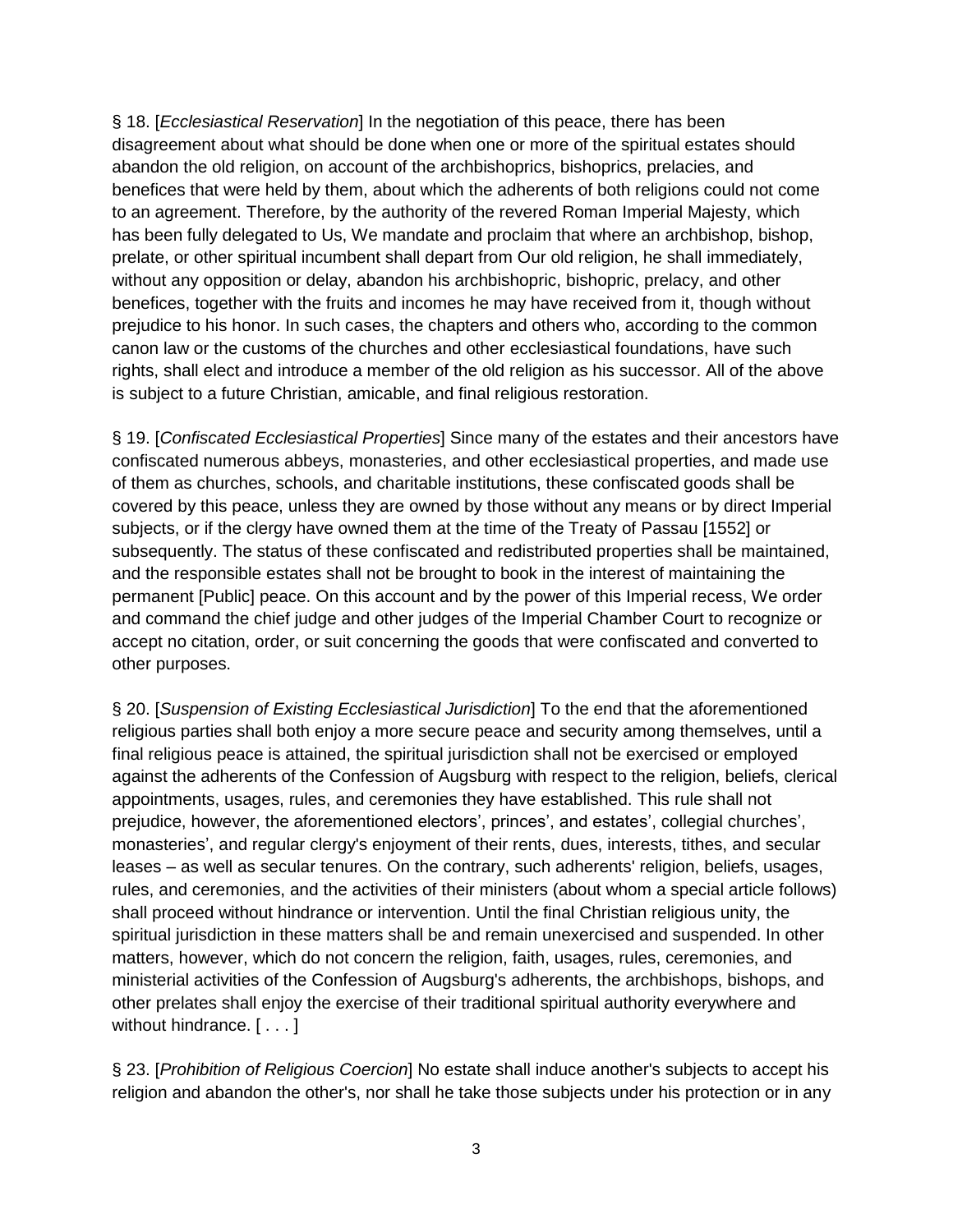way defend them in such actions. This rule, however, is not intended to apply to the obligations of those who have long been subject to their lord's rule, which shall remain undiminished.

§ 24. [*Right to Emigrate of those who Change Religion*] It may happen that Our subjects or those of the electors, princes, and other estates, either of the old faith or the Confession of Augsburg, wish to leave Our lands or those of the electors, princes, and estates of the Holy Roman Empire, together their wives and children, and settle elsewhere. They shall be permitted and allowed to do so, to sell their goods and possessions, after having paid a reasonable sum for freedom from servile obligations and for taxes in arrears, such as has everywhere been customary for ages. Their honorary posts and their obligations, however, shall be unrecompensed. Their lords, however, shall not be deprived thereby of their customary right to demand recompense for granting freedom from servility.

§ 25. [*Provisional Character of the Religious Peace*] The search for an agreement in matters of religion and faith must be pursued in effective and appropriate ways, but without an enduring peace a Christian, friendly composition concerning religion cannot be achieved. We, also the electors' representatives, the attending princes, the estates, and the envoys of the absent estates, spiritual and temporal, have agreed on this peace pact, so as to achieve this desired peace by eliminating the highly injurious mistrust in the Empire, to protect this noble nation from an imminent, final ruin, and to assure the quick achievement of a Christian, friendly, and final composition concerning the religious division. We have also agreed always and faithfully to keep and honestly obey this peace, until the Christian, friendly, and final restoration of religious unity. If such a reunion cannot be obtained by way of a General Council, a National Council, colloquies, or the Imperial Diet, the agreement in all of the above points and articles shall nonetheless remain in force until the final agreement in matters of religion and faith. Accordingly, in this and in other forms, a durable, permanent, unlimited, and eternal peace should be established and agreed upon and remain in force.

§ 26. [*Extension to the Imperial Knights*] Those free knights who are immediately subject to his Imperial Majesty shall also be included in the peace. They shall not be interfered with, persecuted, or troubled by any one on account of either of the aforesaid religions.

§ 27. [*Extension to the Imperial Cities*] In many free and Imperial cities, both religions – Our old religion and that of the Augsburg Confession – have for some time been practiced. They shall continue to exist and be maintained in these cities. The citizens and other residents of these free and Imperial cities, both of clerical and lay estates – shall continue to live peacefully and quietly with another. Neither party shall venture to abolish or force the other to abandon its religion, usages, or ceremonies. On the contrary, according to the provisions of this peace, each party shall leave the other to maintain in a peaceful and orderly fashion its religion, faith, usages, ordinances, and ceremonies, together with its possessions, just as is mandated above for the estates of both religions.